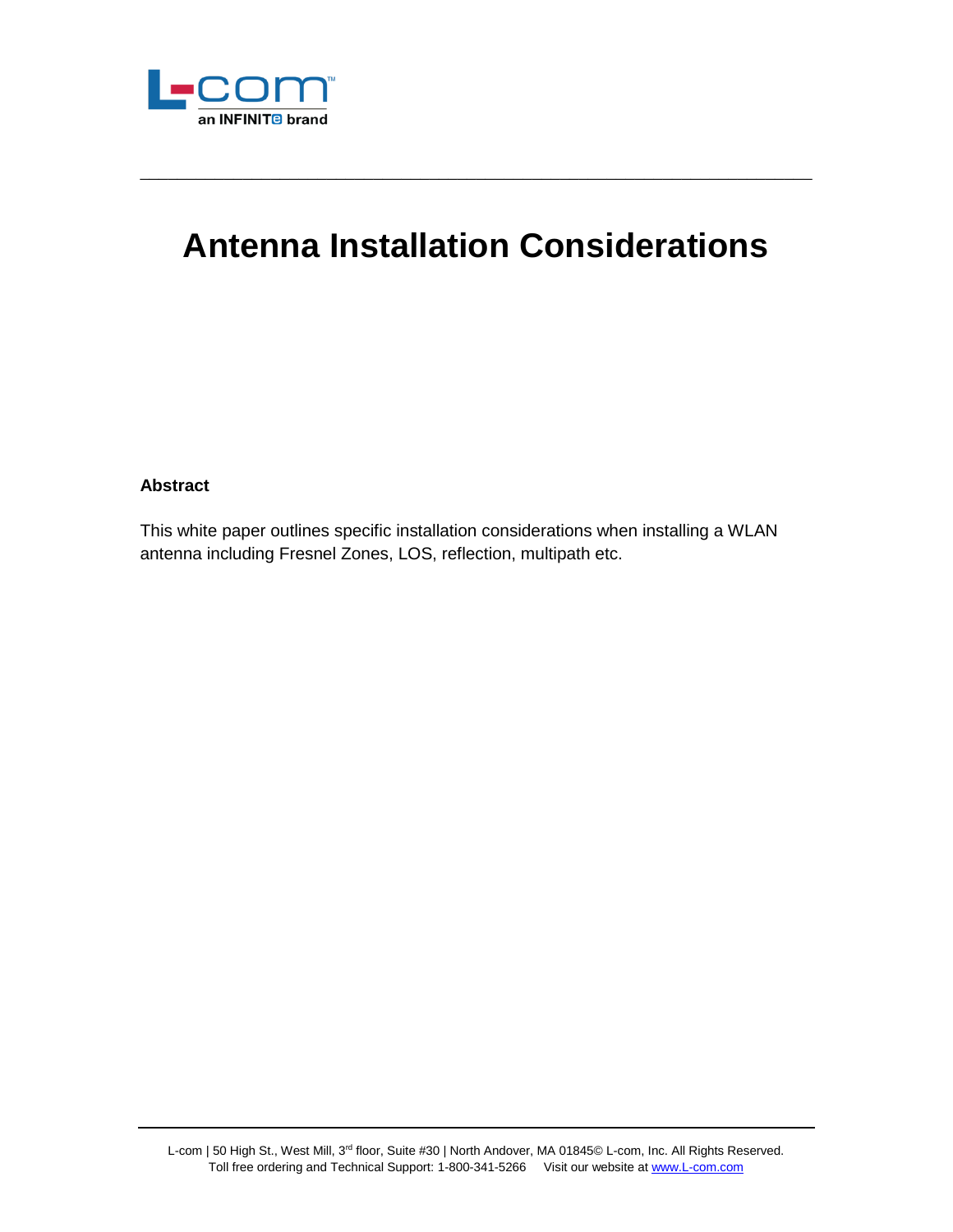

#### **Introduction**

When installing a wireless LAN antenna several factors must be considered before installation in order to obtain optimal wireless signal connectivity.

## **Indoor (in building) Wireless Networks**

When dealing with the installation and expansion of indoor wireless networks several factors must be considered. Most manufacturers of wireless access points and routers indicate a typical range that their equipment can provide. Usually these range estimates require line of sight which means you will need a clear unobstructed view of the antenna from the remote point in the link. In most cases there will be obstacles present in an indoor installation that could affect performance.

Signals generally will not penetrate metal or concrete walls. Other factors that will reduce range and affect coverage area include metal studs in walls, concrete fiberboard walls, aluminum siding, foil-backed insulation in the walls or under the siding, pipes and electrical wiring, furniture and sources of interference. Other sources include other wireless equipment, cordless phones, microwave ovens, radio transmitters and other electrical equipment. Due to the increased gain, installing range extender antennas in the presence of interference could actually yield equal or worse range.

In wireless transmissions, reflections (when wireless signals "bounce" off objects) and multipath (when wireless signals travel in multiple paths arriving at the receiver at different times) are as important as signal strength in determining the success of an installation. A signal will also exhibit peaks and nulls in its amplitude and alteration of its polarization (vertical or horizontal) when propagating through walls, ceilings and reflecting off metallic objects.

Wireless radios have special hardware and software to deal with multipath and signal level nulls, but if the antenna is in a poor location, the radio will not be able to communicate. When trying to get the best performance in a location with a lot of barriers or reflections, it is important to be able to move the antenna in all three axes in order to minimize the effects of multipath and optimize the signal strength.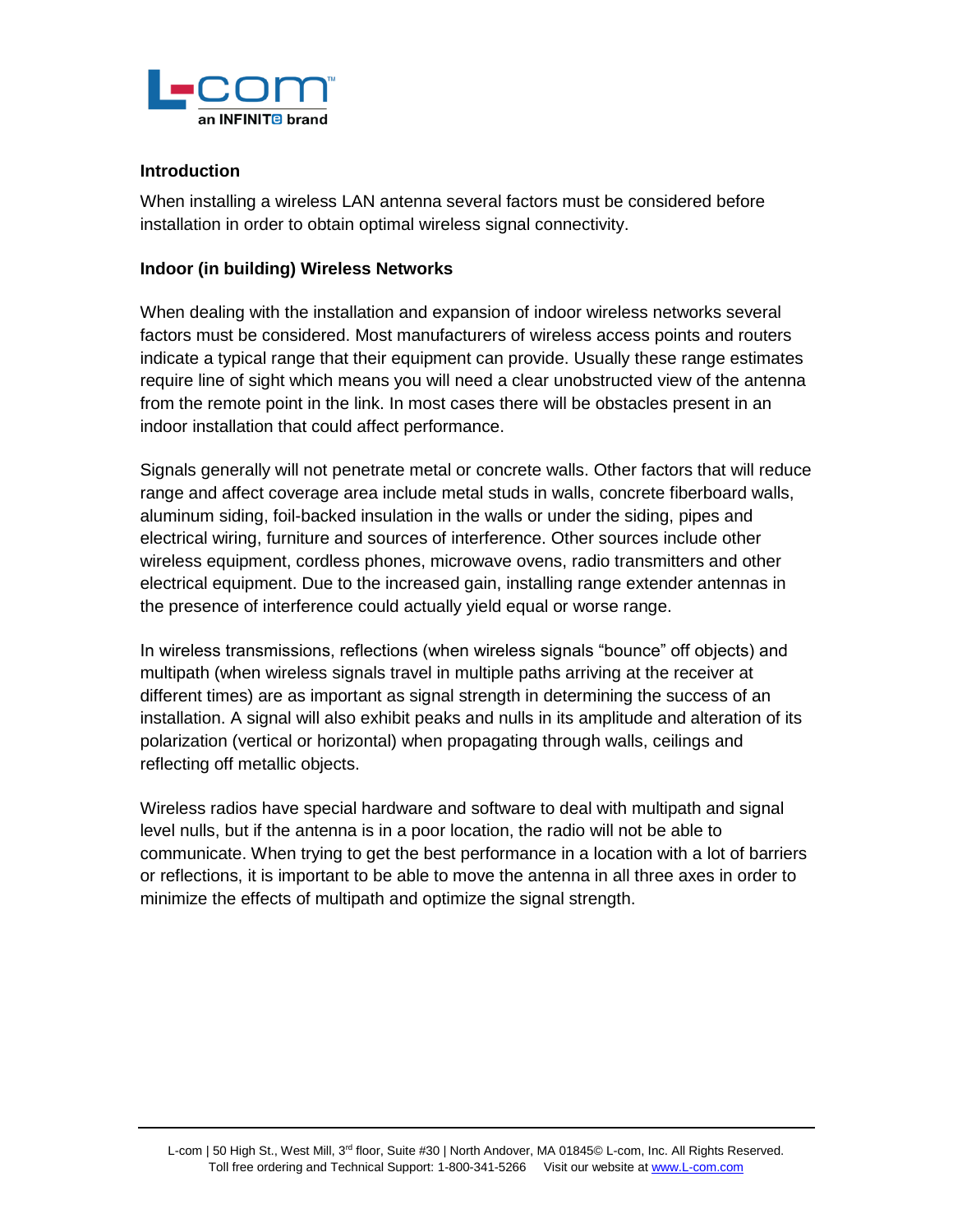

#### **Outdoor Wireless Networks**

Outdoor wireless networks experience the same factors such as reflections and multipath as indoor networks. For outdoor wireless installations clear line of sight is optimal. Trees and leaves are obstructions to 802.11 frequencies, so they will partially or entirely block the signal if not cleared.

Before deploying any wireless network, a site survey is recommended. The site survey typically entails installing an access point at each location where user groups are located and then monitoring the wireless signal strength by walking varying distances away from the access points using a laptop with site survey software. The result will show you where you may need more access points to provide sufficient coverage or where you may need to move an access point for optimal wireless connectivity.

## **Antenna Height**

The correct installation height of an antenna depends on the factors outlined below.

**1) Distance between the sites**: The longer the link, the higher the antenna needs to be due to the earth's curvature. (This relation is not proportional) See table 1.

**2) The Fresnel Zone:** This is an electromagnetic phenomenon, where light or radio signals get diffracted or bent from solid objects near their path. See table 1 showing the 60% of Fresnel Zone values (accepted clearing on path). Add this to the earth curvature height.

**3) Objects in the path:** At a frequency of 2.4 GHz, you need a clear line of sight (LOS). Tree tops will reflect or ground the signal. The theory is that the height of the tallest object in the path of the signal should be added to the Fresnel Zone and earth curvature clearance heights. In your case, you should have to check the height of the trees, hills, buildings or any object on the link path and add this to the measurement for the total of the tower height.

The above three conditions make up the **Radio Line of Sight**. See Table 1.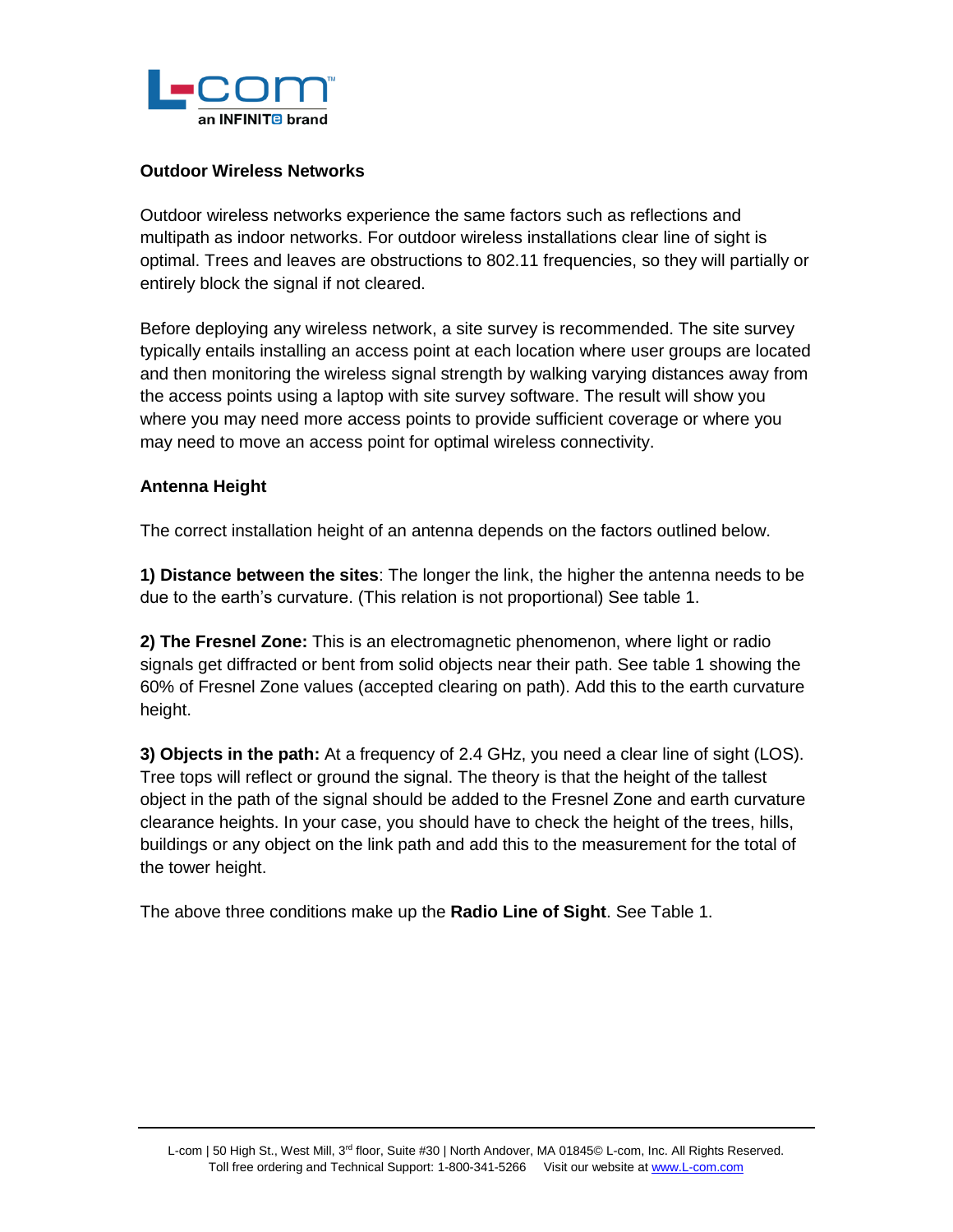

Add these values to find the proper antenna height.



Table 1.

| <b>Wireless Link</b><br>Distance (Miles) | <b>Value Fresnel Zone F</b><br>(60% at 2.4 GHz.)<br>Approx. Value | Value E<br>(Earth Curvature)<br>Approx. Value | Antenna Height H<br>Antenna Height<br><b>No Obstruction</b> |
|------------------------------------------|-------------------------------------------------------------------|-----------------------------------------------|-------------------------------------------------------------|
|                                          |                                                                   |                                               |                                                             |
|                                          | 23                                                                |                                               | 27                                                          |
|                                          | 30                                                                | 5                                             | 35                                                          |
|                                          | 40                                                                |                                               | 48                                                          |
|                                          | 44                                                                | 13                                            |                                                             |
| 15                                       | 55                                                                | 28                                            | 83                                                          |
| 20                                       | 65                                                                | 50                                            | 115                                                         |
| 25                                       | 72                                                                | 78                                            | 150                                                         |

This is theoretical data and there are some cases of customers with working links, with line of sight (LOS) just a few feet over the top of obstacles on their path. We want to emphasize the need for clear line of sight. Trees should not be in the way. We recommend that the height of the tower should be the minimum of the earth curvature plus Fresnel Zone clearance height, making sure that this height is at least 10 feet above the top of any obstructing object before you start testing the link.

# **Conclusion**

To ensure optimal wireless connectivity several rules of installation must be followed. By not considering the factors outlined in this paper you may not receive signal on the receiving antenna end of the link.